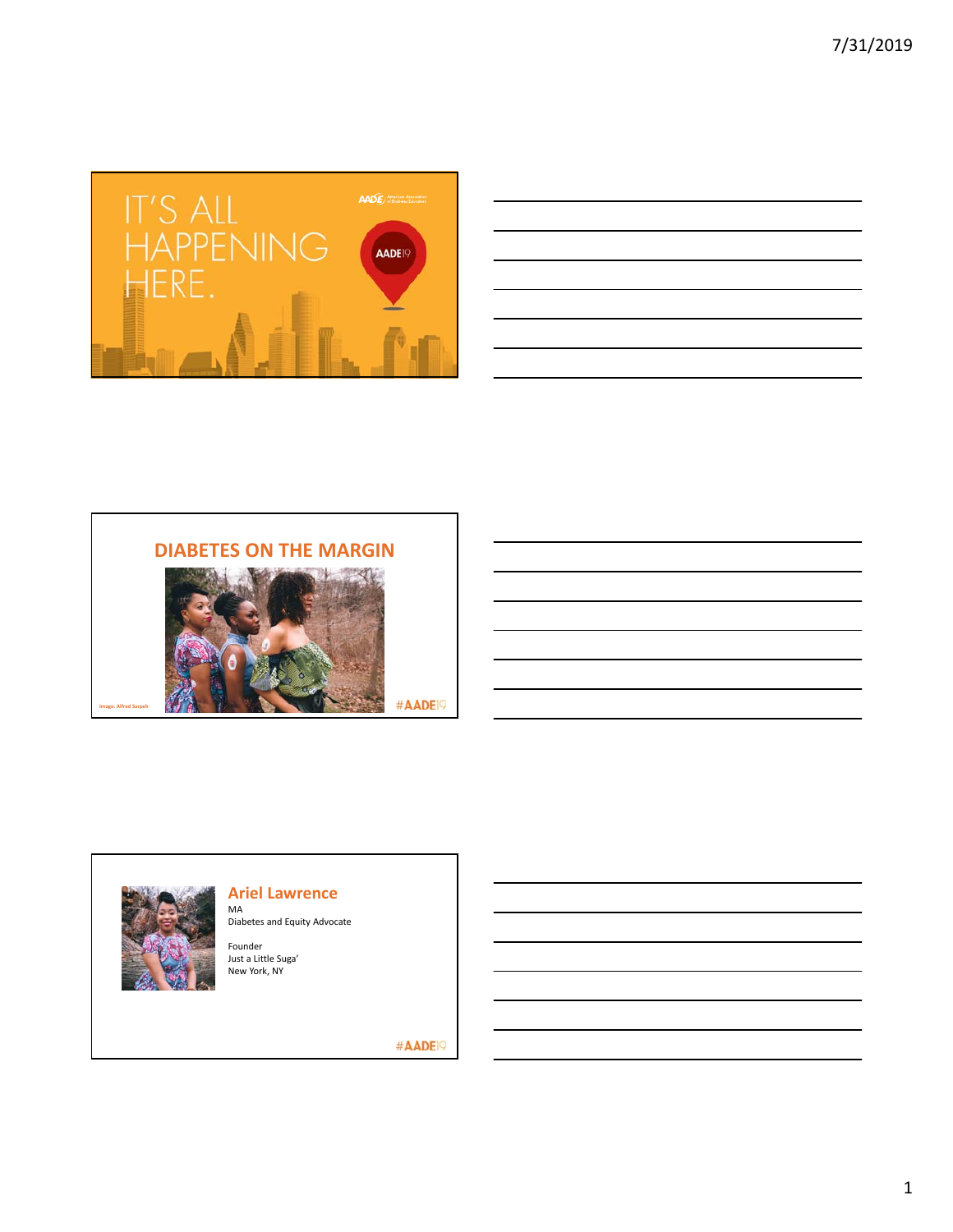

### **Cherise Shockley** BA

Founder of #DSMA

Social Media Marketing Specialist Roche Diabetes Care Indianapolis, IN

#AADE<sup>19</sup>

# **Disclosure to Participants**

- 
- Notice of Requirements For Successful Completion<br>
Please refer to learning goals and objectives<br>
Learners must attend the full activity and complete the evaluation in order to claim continuing education<br>
Creditive
- 
- 

- Non-Endorsement of Products:<br>– Accredited status does not imply endorsement by AADE, ANCC, ACPE or CDR of any commercial products displayed in<br>- Conjunction with this educational activity
- Off-Label Use:<br>– Participants will be notified by speakers to any product used for a purpose other than for which it was approved by the Food and<br>Drug Administration.

#AADE<sup>O</sup>

## **Learning Objectives**

• **Discuss:** 

- Value of supportive spaces for POC living with diabetes
- Importance of spotlighting the stories of underrepresented communities to ensure improved outcomes
- **Identify:** 
	- Tactics to engage POC and encourage connection to the diabetes space
	- Ways to empower and affirm POC so that they become active participants in their care

#AADE<sup>IO</sup>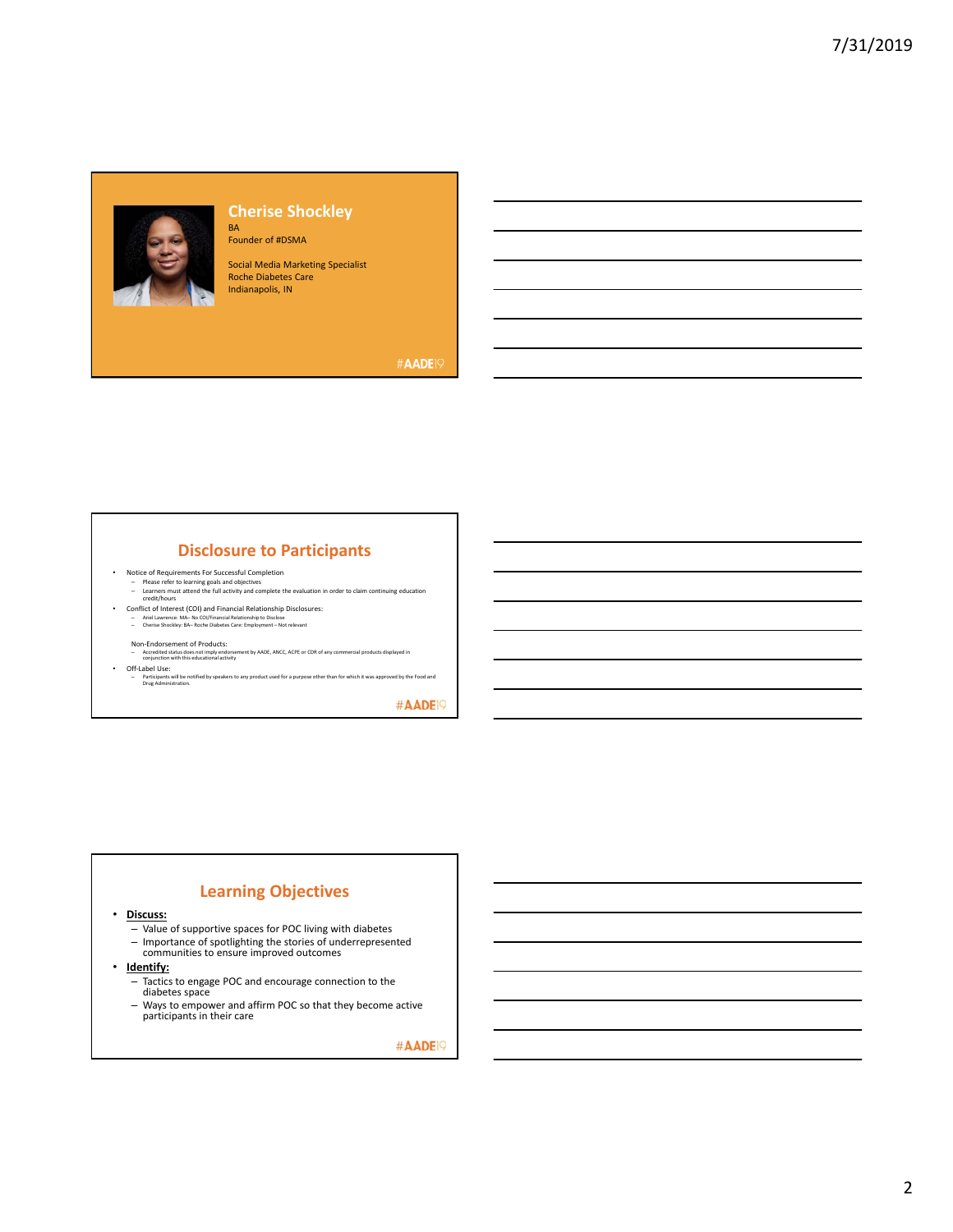## **Turn and Talk**

- What are some ways you work to create authentically representative and inclusive (diabetes) spaces?
- What are some concerns or pain‐points you experience related to this goal?

## #AADE<sup>19</sup>

# **The Problem**

- Lack of **relatable**, **real** representation within diabetes‐focused Spheres
- Observations from the ground– a seasoned advocate's perspective

## #AADE<sup>19</sup>

# **Why this Matters?**

- Pursuit of equitable health outcomes
- POC‐specific obstacles require intentional solutions

#AADE<sup>19</sup>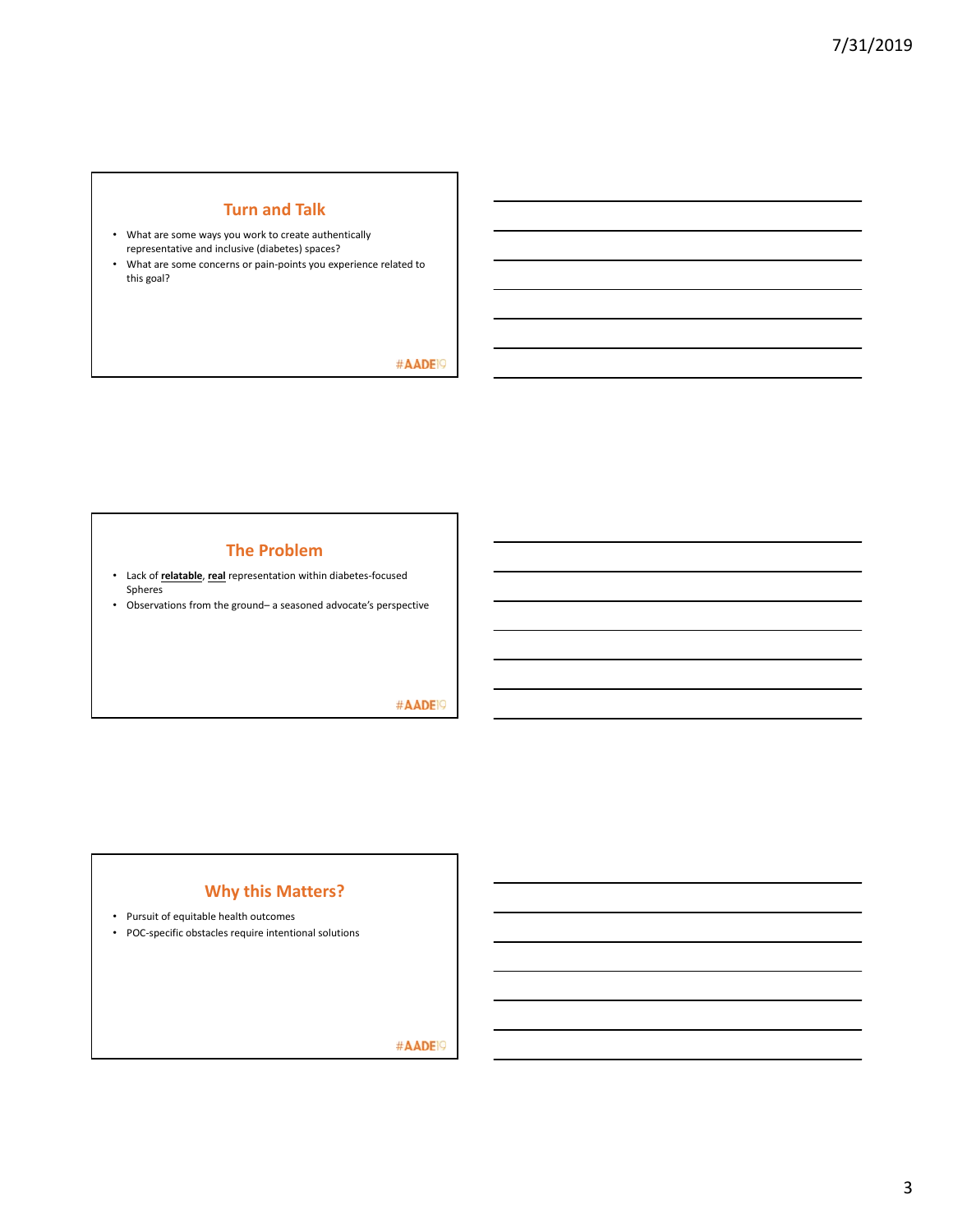# **Patient‐Led Solutions: Elevating the Voices of POC**

- Just a Little Suga'/Diabetes\* on the Margin
- WOC Diabetes

#AADE<sup>19</sup>

# **Learnings from POC Initiatives**

- **Diabetes on the Margin Case Study:** 
	- Value of in‐person connections
	- Experience of implicit‐bias in healthcare
	- Cultivation of self‐agency and self‐empowerment
	- Need for caring and culturally‐relevant health models

#AADE<sup>19</sup>

## **Learnings from POC Initiatives** *contd.*

• **Diabetes on the Margin Case Study:** 

- Craft robust solutions in partnership
- Consider innovative ways to educate community members
- Activate allies

#AADE<sup>19</sup>